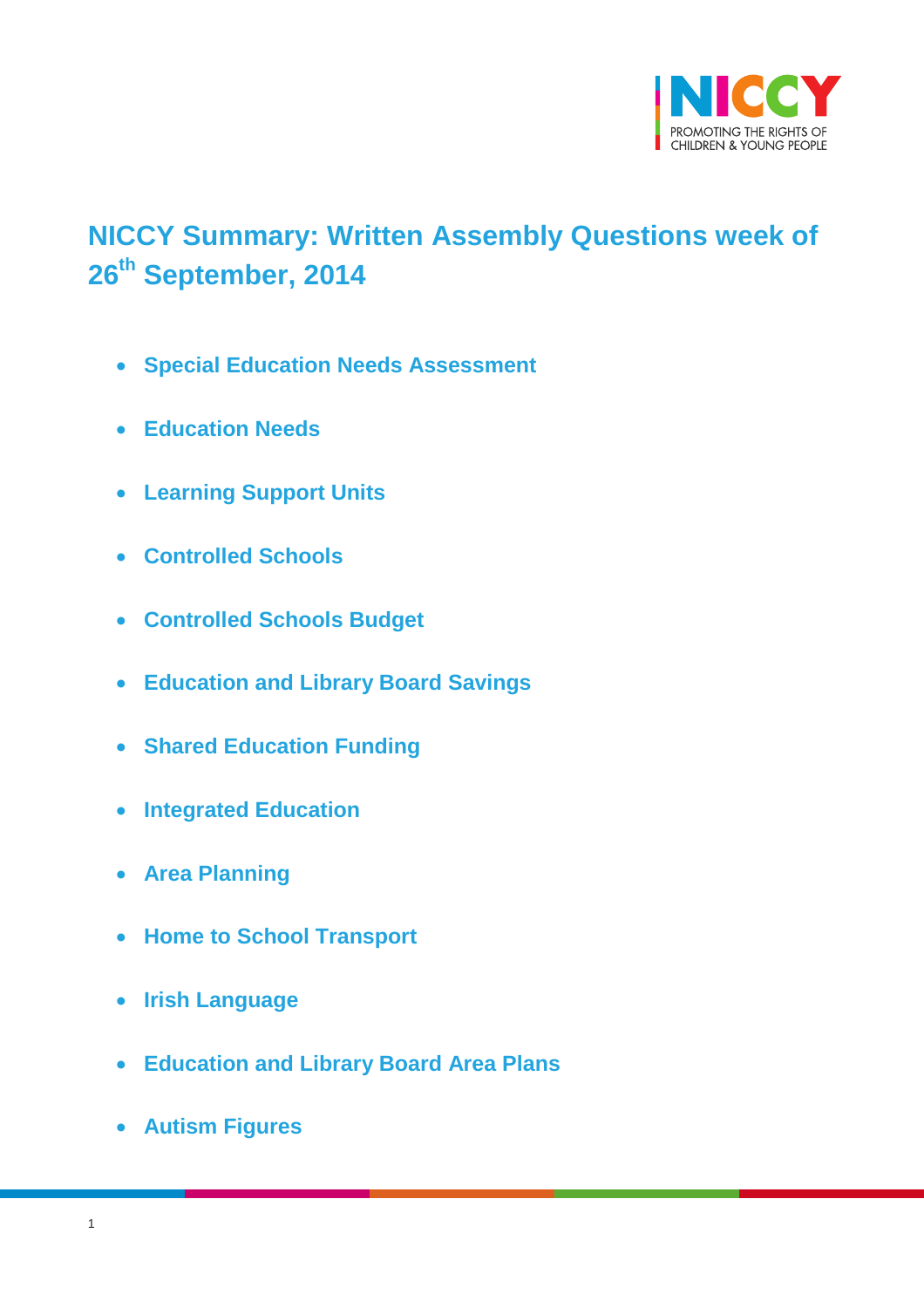

- **[Road Safety Messages](#page-10-0)**
- **[2015/16 Budget](#page-11-0)**
- **[October Monitoring Round](#page-11-1)**
- **[Infrastructure Delivery](#page-12-0)**
- **[Speech and Language Therapists](#page-13-0)**
- **Paediatric [Cardiac Services](#page-13-1)**
- **[Child and Adolescent Mental Health](#page-14-0)**
- **[Adoption and Fostering](#page-14-1)**
- **[Children's Cardiac Services](#page-15-0)**
- **[Mental Capacity Bill](#page-16-0)**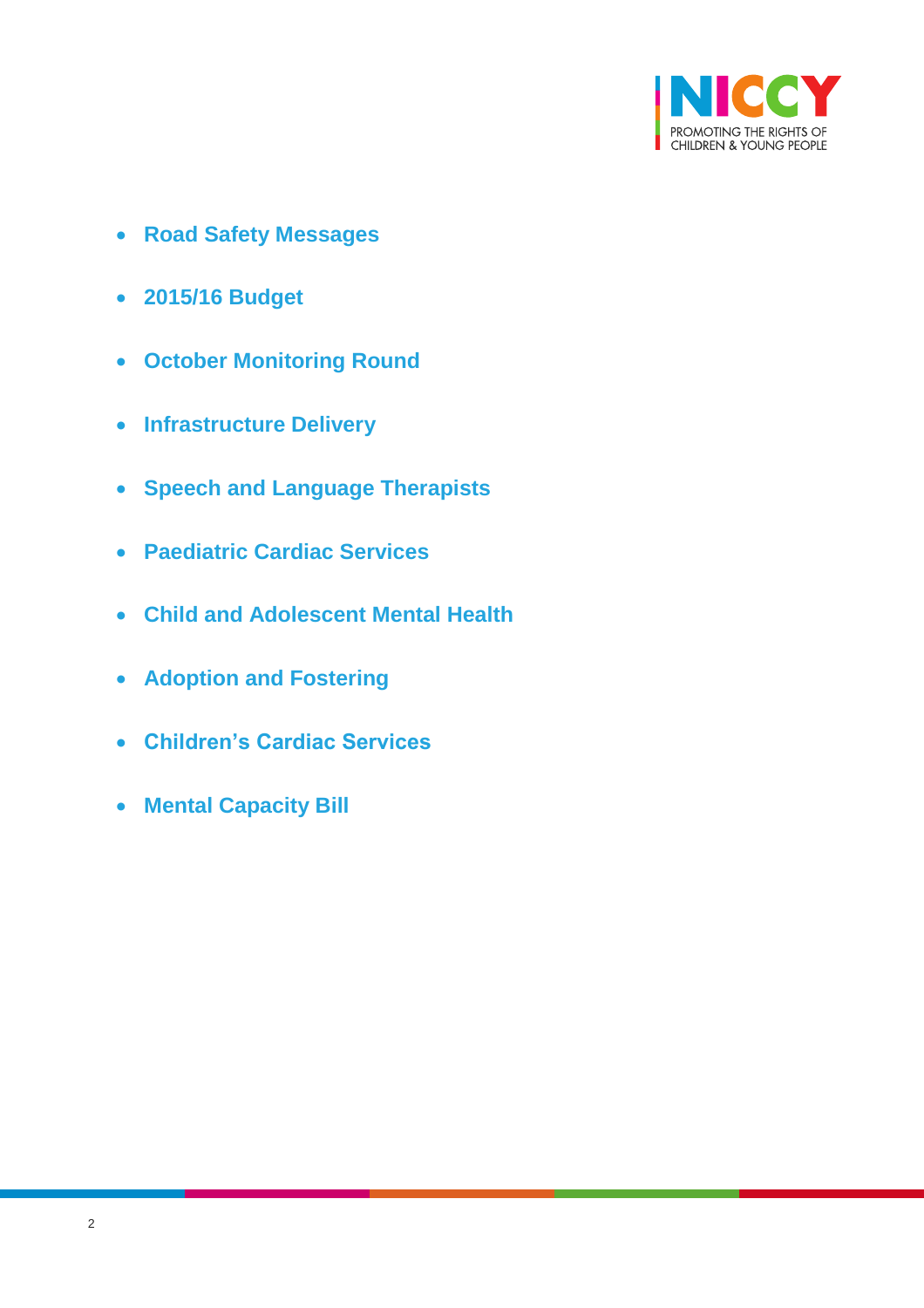

## **Department of Education**

## <span id="page-2-0"></span>**Special Education Needs Assessment**

**Mr David Hilditch (DUP – East Antrim) -** To ask the Minister of Education to detail the average time is for a statement of need to be put in place; and whether there are any plans to improve this.

**Mr O'Dowd (The Minister of Education):** The Education and Library Boards (ELBs) have advised that the average length of time taken from a request for a statutory assessment of special educational needs (SEN) to the issue of a final statement of SEN in the 2013/14 academic year, rounded to the nearest week, excluding permitted exceptions, is as follows:

|                                        | 25 |
|----------------------------------------|----|
|                                        | 22 |
| BELB<br>NEELB<br>SEELB<br>SELB<br>WELB | 24 |
|                                        |    |
|                                        | 20 |

A key proposal of the ongoing Review of SEN and Inclusion, agreed by the Executive, is the reduction of the statutory timeframe, excluding permitted exceptions, for ELBs to complete a statement from 26 weeks to 20 weeks.

Reducing the statutory timeframe will allow for earlier assessment and intervention and will enable effective and timely supports to be put in place for SEN children as required. **(23rd September)**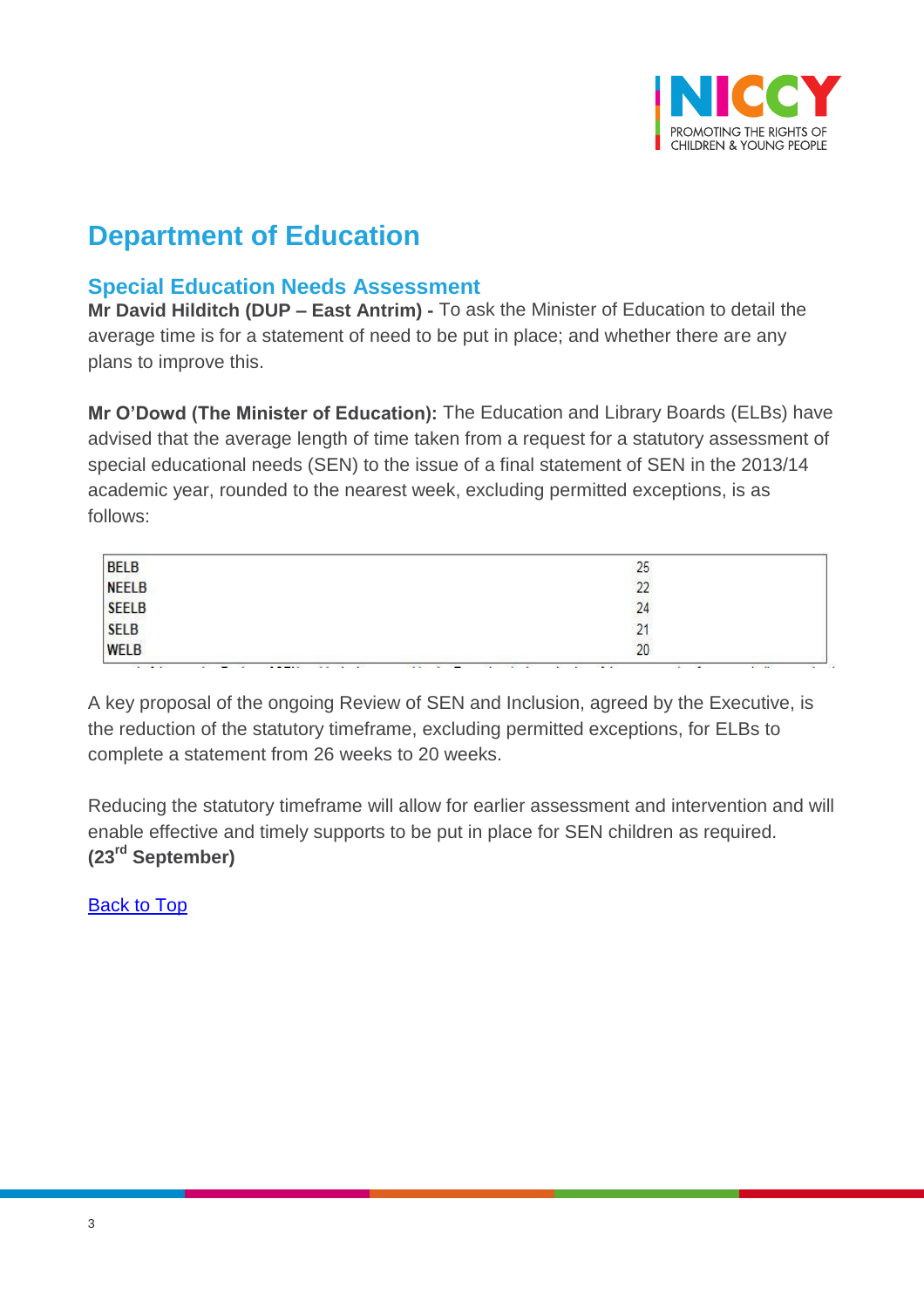

## <span id="page-3-0"></span>**Education Needs**

**Mr David Hilditch (DUP – East Antrim) -** To ask the Minister of Education why there is not provision, such as an equivalent school to Cedar Lodge, for those children who do not have learning difficulties but who are unable to be educated in a mainstream setting, even when extra assistance is provided.

**Mr O'Dowd (The Minister of Education):** As detailed in the Code of Practice on the Identification and Assessment of Special Educational Needs (SEN), no child should be placed in a special school (such as Cedar Lodge) except by a board, as specified in a statement of SEN, or for the immediate commencement of a statutory assessment of SEN. A child that does not have learning difficulties, as defined in the Code of Practice, will not be able to meet either of these criteria and should therefore not be able to receive provision within a school equivalent to Cedar Lodge. **(23rd September)**

#### [Back to Top](#page-0-0)

## <span id="page-3-1"></span>**Learning Support Units**

**Mr David Hilditch (DUP – East Antrim) -** To ask the Minister of Education why learning support units are not available for primary school children in the Newtownabbey area.

**Mr O'Dowd (The Minister of Education):** The North Eastern Education and Library Board has advised that there are currently seven learning support units (LSCs) in primary schools in the board area. Prior to 2006 these LSCs were referred to as special units and catered exclusively for pupils with a moderate learning difficulty (MLD). However, following the introduction of the Special Educational Needs and Disability Order (NI) 2005 (SENDO) which strengthened the rights of children with special educational needs (SEN) to be educated in mainstream schools, the Board reviewed this element of SEN support. To facilitate a continuum of provision the Board agreed to re-designate the previous MLD unit provision as LSCs thereby enabling them to cater for a wider range of special educational needs.

When the MLD units were originally established cognisance was taken of the fact that there were already two existing special schools catering exclusively for pupils with MLD - Rostulla School in Jordanstown and the former Dunfane School (now part of the Castle Tower complex) in Ballymena. The former MLD units were therefore geographically located to provide MLD provision across the whole board area with the majority of the units therefore being located in the north of the board area where there was no other specialised MLD provision. (23<sup>rd</sup> September) [Back to Top](#page-0-0)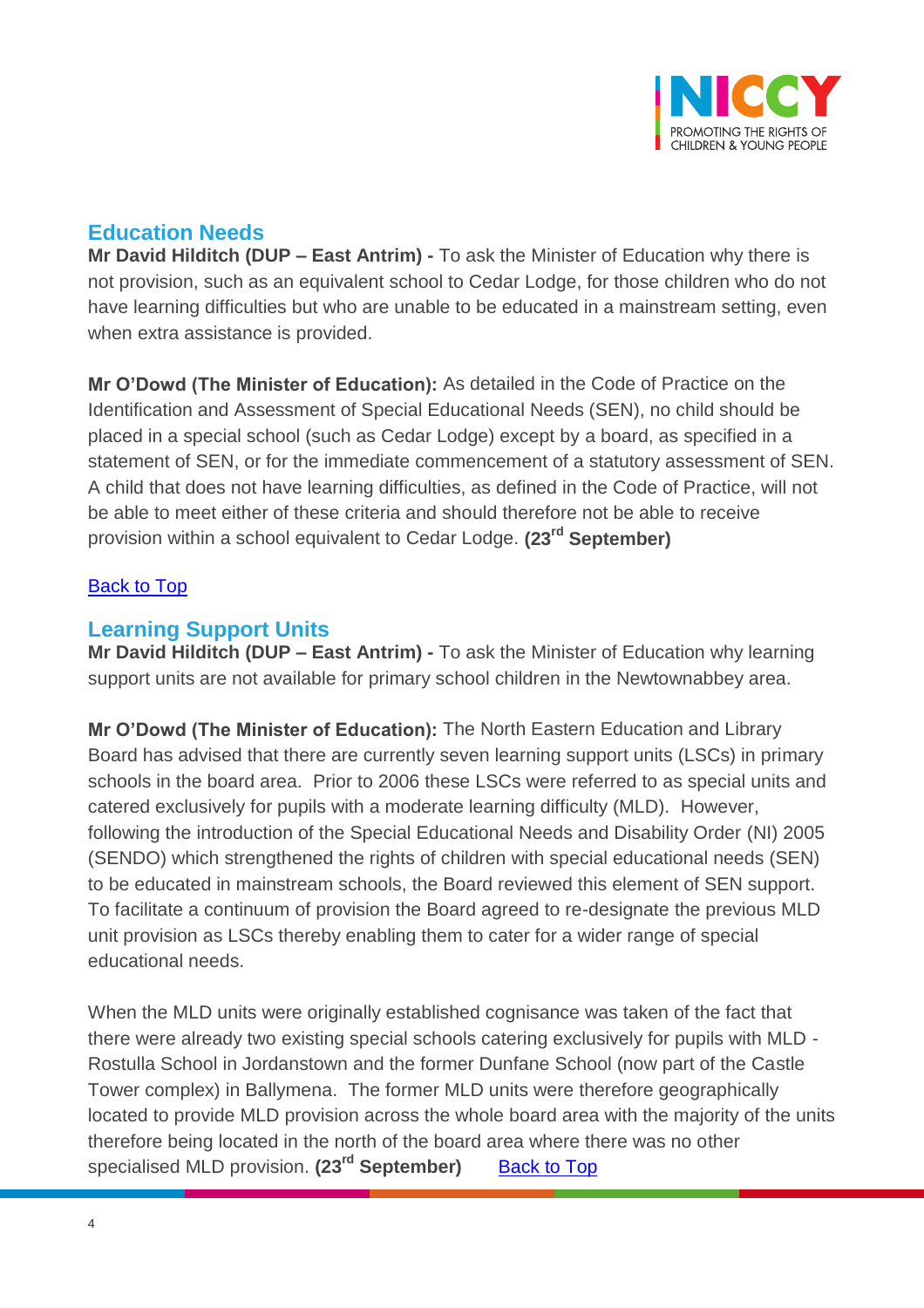

## <span id="page-4-0"></span>**Controlled Schools**

**Mr Trevor Lunn (ALL – Lagan Valley) -** To ask the Minister of Education whether the new support body for controlled schools will provide support to controlled integrated schools.

**Mr O'Dowd (The Minister of Education):** My Department will fund the proposed Controlled Sector Support body to offer support to all controlled schools. The functions of the body will also incorporate building co-operation and engaging with other sectors in matters of mutual interest, including promotion of tolerance and understanding. **(23rd September)**

[Back to Top](#page-0-0)

## <span id="page-4-1"></span>**Controlled Schools Budget**

**Mr Trevor Lunn (ALL – Lagan Valley) -** To ask the Minister of Education for an estimate of the annual budget that will be allocated to the new support body for controlled schools.

**Mr O'Dowd (The Minister of Education):** Work on establishing the Controlled sector support body will commence after the introduction of a Bill to the Assembly to replace the 5 Education and Library Boards and their staff commission with one organisation. At that point work will begin with representatives of the controlled sector to determine among other things, the expected annual budget for the Controlled Sector Support Body. **(23rd September)**

[Back to Top](#page-0-0)

## <span id="page-4-2"></span>**Education and Library Board Savings**

**Mr Trevor Lunn (ALL – Lagan Valley) -** To ask the Minister of Education to detail the estimated level of savings that will result from the creation of a single Education and Library Board.

**Mr O'Dowd (The Minister of Education):** While the business case for the establishment of the new Education Authority (which will replace the five Education and Library Boards and the Staff Commission) has not yet been finalised, it is anticipated that savings will be realized comparable in scale to those expected from ESA (£185m over its first 10 years). **(23rd September)** [Back to Top](#page-0-0)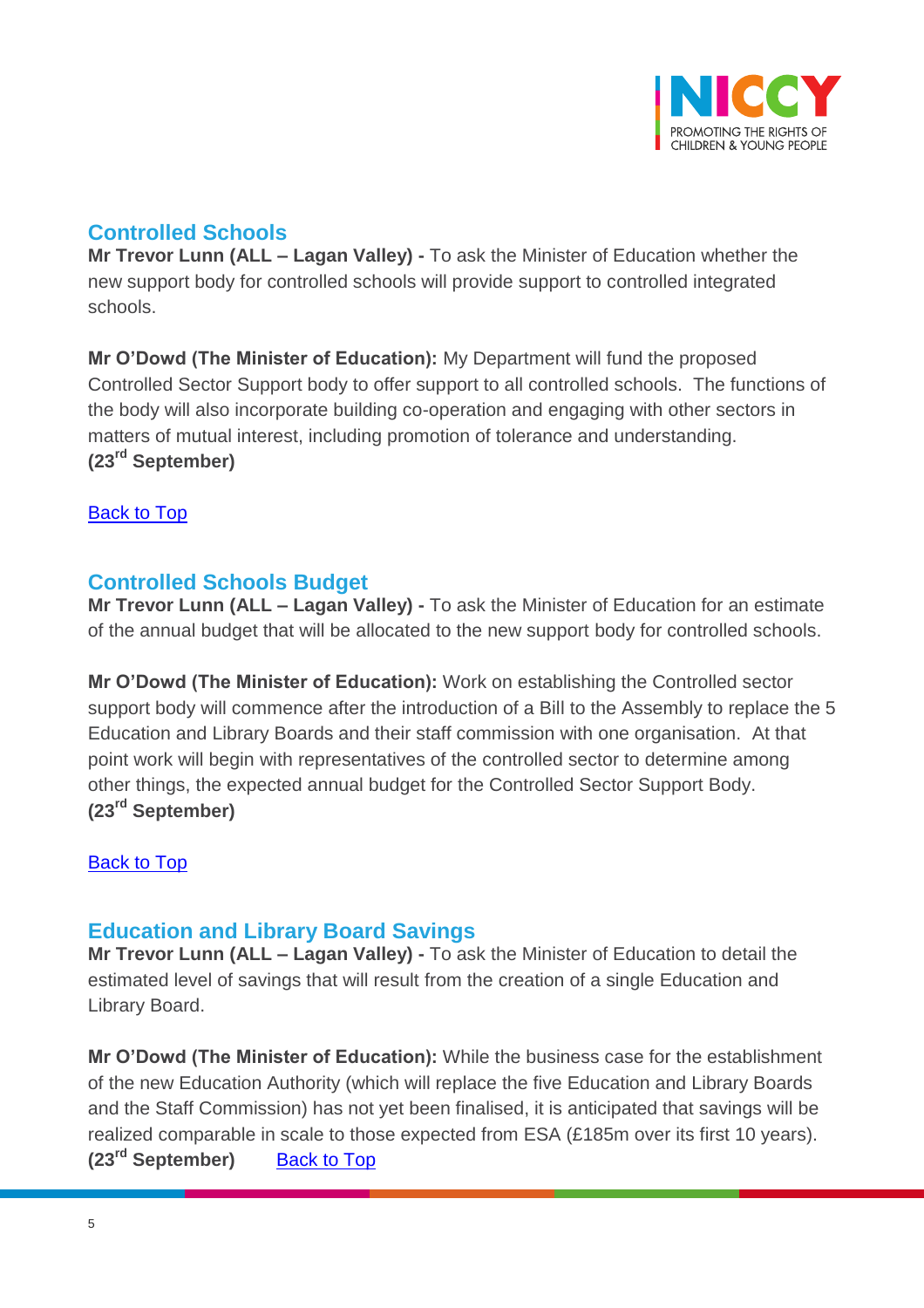

## <span id="page-5-0"></span>**Shared Education Funding**

**Mr Trevor Lunn (ALL – Lagan Valley) -** To ask the Minister of Education to detail the source of funding for the three agreed Shared Education Campus projects; and whether the full funding for the projects has been agreed.

**Mr O'Dowd (The Minister of Education):** I announced the first tranche of successful projects to be supported under the Shared Education Campuses Programme on 1 July 2014.

The three projects will be taken forward to a full Economic Appraisal which, once submitted, will be considered within the normal business approval processes and in line with NI Guide to Expenditure Appraisal and Evaluation guidelines, including value for money and affordability.

Until full Economic Appraisals have been developed, it is difficult to estimate the capital costs associated with the three proposals. As with other major capital projects, formal allocation of the budget for these projects will not be made until Economic Appraisals are approved and the Department of Education's capital budget for future years has been confirmed. At this stage, capital budgets from April 2015 onwards have not yet been agreed for all Departments. **(23rd September)**

#### [Back to Top](#page-0-0)

## <span id="page-5-1"></span>**Integrated Education**

**Mr Trevor Lunn (All – Lagan Valley) -** To ask the Minister of Education, given that the recent judgement following the Judicial Review for Drumragh Integrated College stated that the Needs Model assumes no growth in the integrated sector, when this model will be reviewed and amended in response to the judgement and the statutory duty on his Department in regard to Integrated Education.

**Mr O'Dowd (The Minister of Education):** The Learned Judge Treacy did not call for the Needs Model to be reviewed. The Court accepted that it was appropriate to use a needs model for planning purposes. It did note that it would be easier for decisions which were in line with the long range plan to be approved than for decisions that are out of line with the long range plan.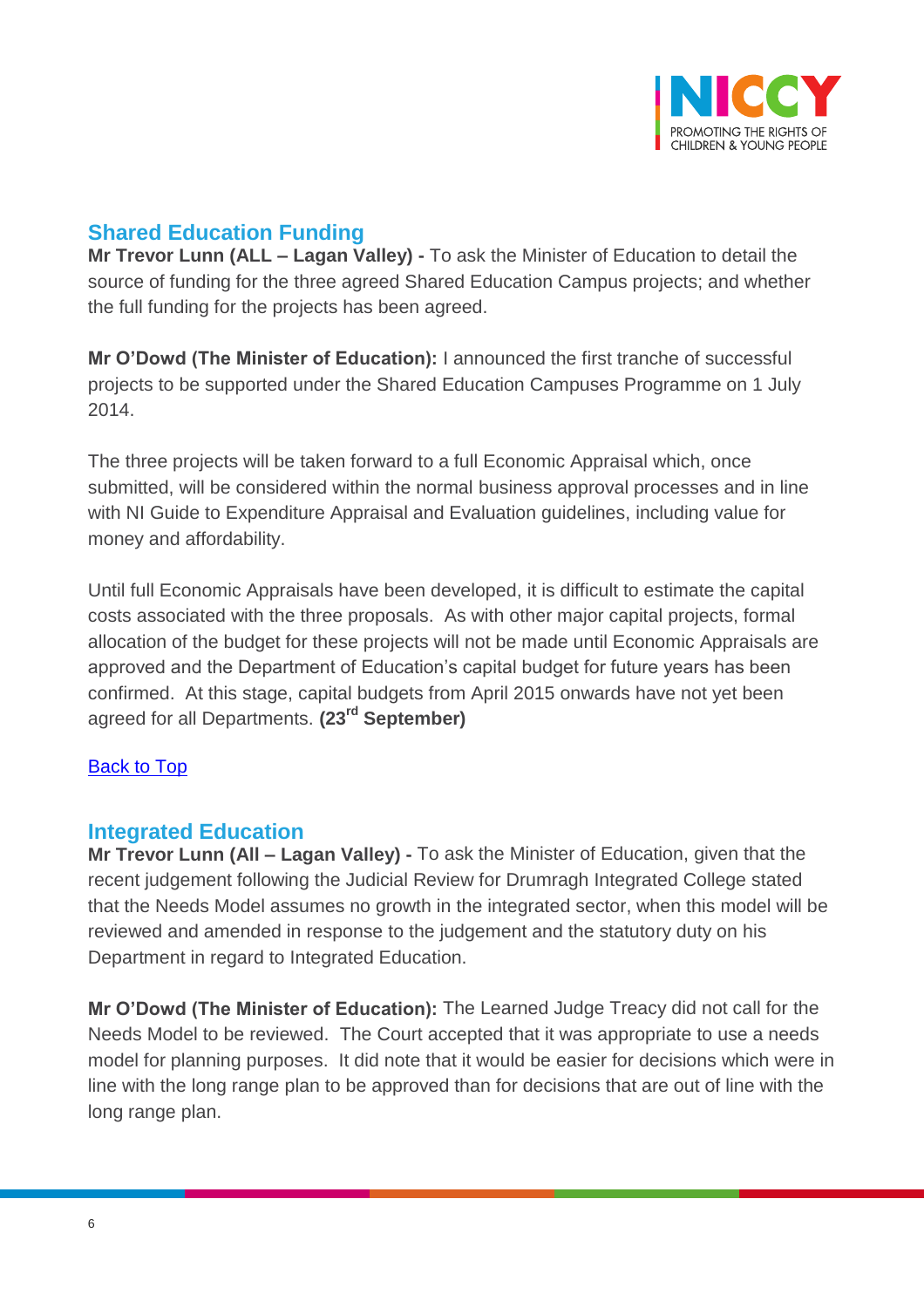

The Needs Model does what it was designed to do. It was not designed to calculate estimates for growth in any sector beyond those derived from the population projections and the current patterns of enrolment. However, the distribution of the calculated need for places across the sectors is the starting point for planning purposes. The calculated need can be amended through discussions between the planning authorities, i.e. the Boards and CCMS, and representatives of the Integrated sector. The calculated need may also be increased by up to 10% system-wide to accommodate a degree of parental choice. This has been made clear to all sectors.

It is important, therefore, that those representing the Integrated sector make a robust case in planning discussions to ensure that genuine need for local expansion in the sector is expressed in amended need figures which in turn will be reflected in the area plans. The area plans, including figures derived from the needs model, are long-term but not static. They will be reviewed as circumstances change and as more up-to-date data becomes available. **(23rd September)**

[Back to Top](#page-0-0)

## <span id="page-6-0"></span>**Area Planning**

**Mr Trevor Lunn (ALL – Lagan Valley) -** To ask the Minister of Education, given that the process of Area Planning is ongoing, to detail

(i) how often this process will be reviewed;

(ii) whether the findings for primary and post-primary schools will be published annually by Education and Library Boards; and

(iii) the action his Department will take if any of the Education and Library Boards fail to implement the stated policy in relation to Area Planning in a timely manner.

**Mr O'Dowd (The Minister of Education):** The current area planning process was set up as an interim one in advance of the establishment of Education Skill Authority (ESA). As no agreement was reached on ESA, I now have the Executive's agreement to bring forward legislation to create a single body to replace the existing five Education and Library Boards. Therefore, the area planning process and related guidance will need to be reviewed if legislation is passed. Meanwhile I will continue with the interim arrangements until there is greater clarity on the establishment and operation of the new body.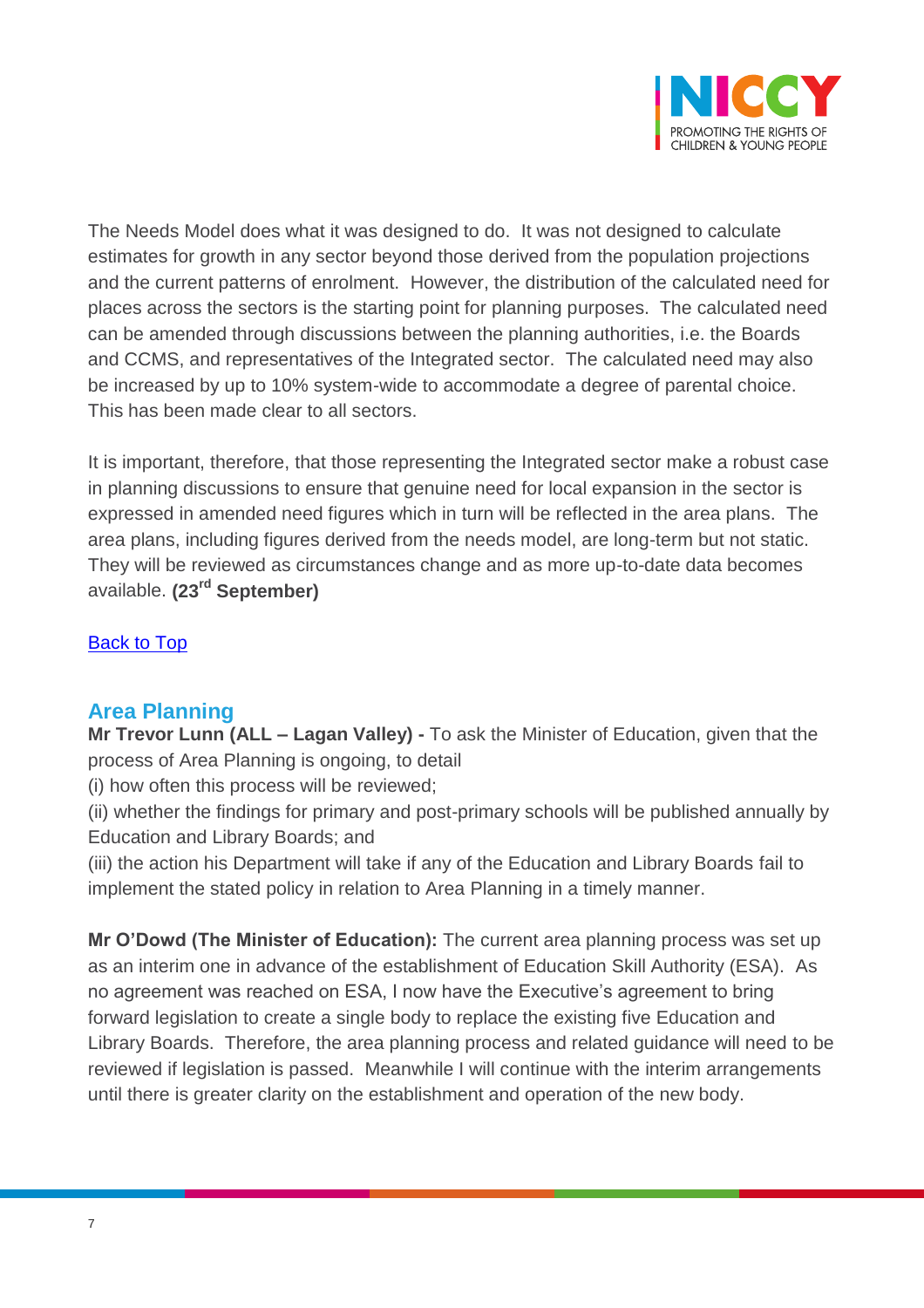

The Area Profiles are published annually by the Education Boards and are available on their websites. This ensures everyone with an interest has access to up-to-date information to enable them to get involved in the debate on future provision.

Area Planning is a process through which a network of viable and sustainable schools will be developed. It is fundamentally based on the Sustainable Schools Policy, the primary objective of which is to ensure all children and young people get a high quality education in schools that are educationally and financially viable. Any proposals to implement a significant change as a result of the area planning process still need to follow the statutory Development Proposal process. **(23rd September)**

#### [Back to Top](#page-0-0)

#### <span id="page-7-0"></span>**Home to School Transport**

**Ms Claire Sugden (Independent – East Londonderry) -** To ask the Minister of Education when he will publish the report on the Independent Review of Home to School Transport.

#### **Mr O'Dowd (The Minister of Education):**

The Independent Review Panel presented its final report to me on 28th August. It contains a considerable number of proposals for change which I now intend to consider before making decisions on the way forward. I will publish the report in due course. **(23rd September)**

[Back to Top](#page-0-0)

#### <span id="page-7-1"></span>**Irish Language**

**Mr Phil Flanagan (Sinn Féin – Fermanagh and South Tyrone) -** To ask the Minister of Education how his Department works with Foras na Gaeilge to deliver Irish language tuition in schools in County Fermanagh.

#### **Mr O'Dowd (The Minister of Education):**

The Primary Languages Programme was introduced in 2007 to give pupils at Foundation Stage / Key Stage 1 the opportunity to learn an additional language in school. The Programme offers primary schools the opportunity to work with peripatetic language tutors to deliver Irish, Spanish and Polish. There are currently four schools in County Fermanagh registered for this programme in Irish.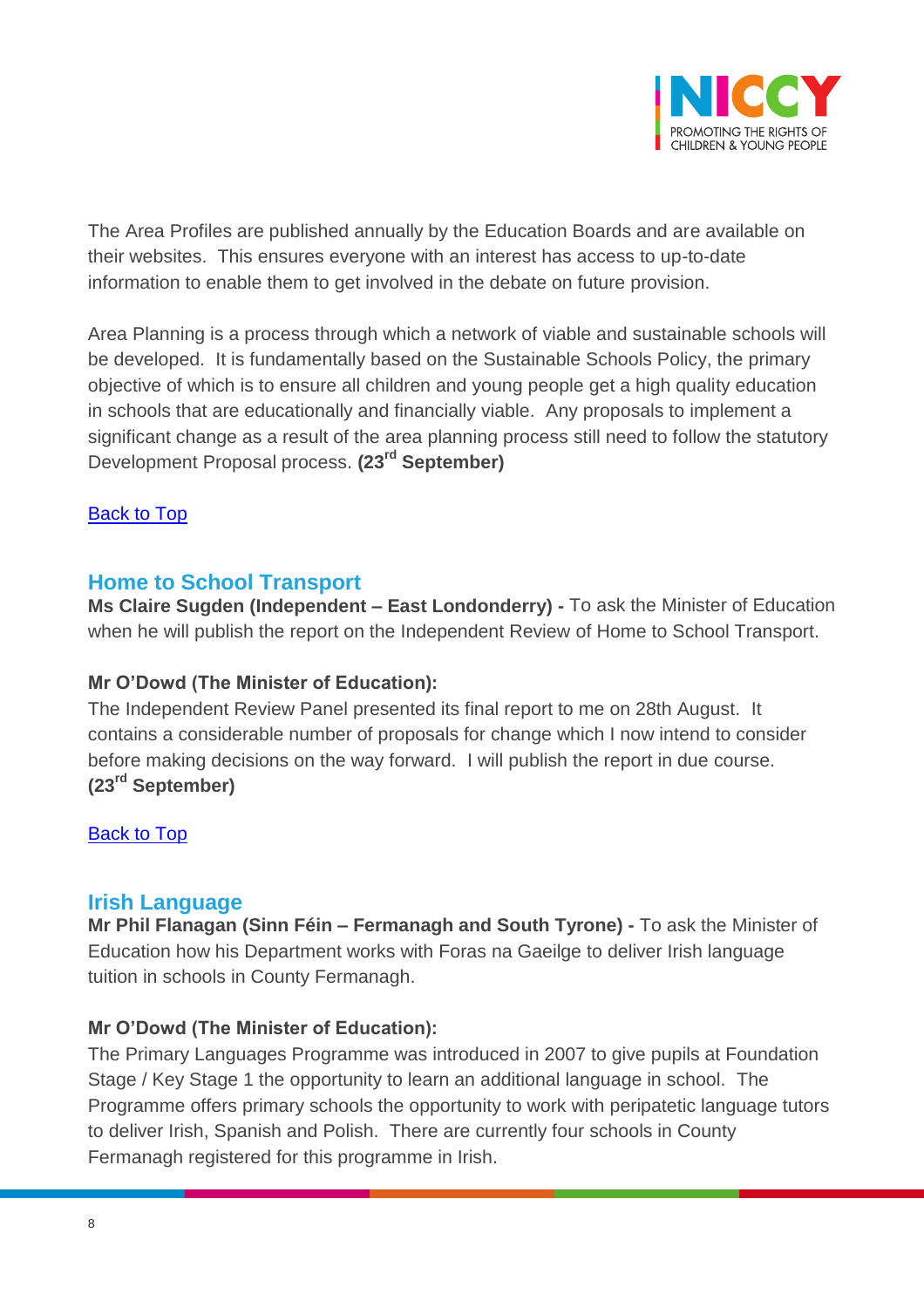

The Department has received proposals from Foras na Gaeilge to develop the teaching of Irish in non-Irish medium primary schools supported by training and resources. The Department is currently considering the feasibility of this proposal. **(23rd September)**

#### [Back to Top](#page-0-0)

## <span id="page-8-0"></span>**Education and Library Board Area Plans**

**Mr Trevor Lunn (ALL – Lagan Valley) -** To ask the Minister of Education whether his Department is required to approve the Area Plans for each Education and Library Board; and if so, whether primary and post-primary plans, published in 2013 and 2014, have been approved.

**Mr O'Dowd (The Minister of Education):** To date, my Department has exercised a scrutiny and challenge role in relation to Area Plans and has been working closely with the Boards and the other school managing authorities, particularly through the Area Planning Steering Group. This will continue until there is greater clarity on the establishment and operation of the new body. **(24th September)**

#### [Back to Top](#page-0-0)

#### <span id="page-8-1"></span>**Autism Figures**

**Mr Ross Hussey (UUP – West Tyrone) -** To ask the Minister of Education how many children are recorded as having autism spectrum disorder, broken down by Education and Library Board.

**Mr O'Dowd (The Minister of Education):** The information requested is detailed in the table overleaf. The information provided relates to the 2013/14 school census, the 2014/15 school census takes place on the 10th October this year, provisional figures will be available in December, finalised figures in February.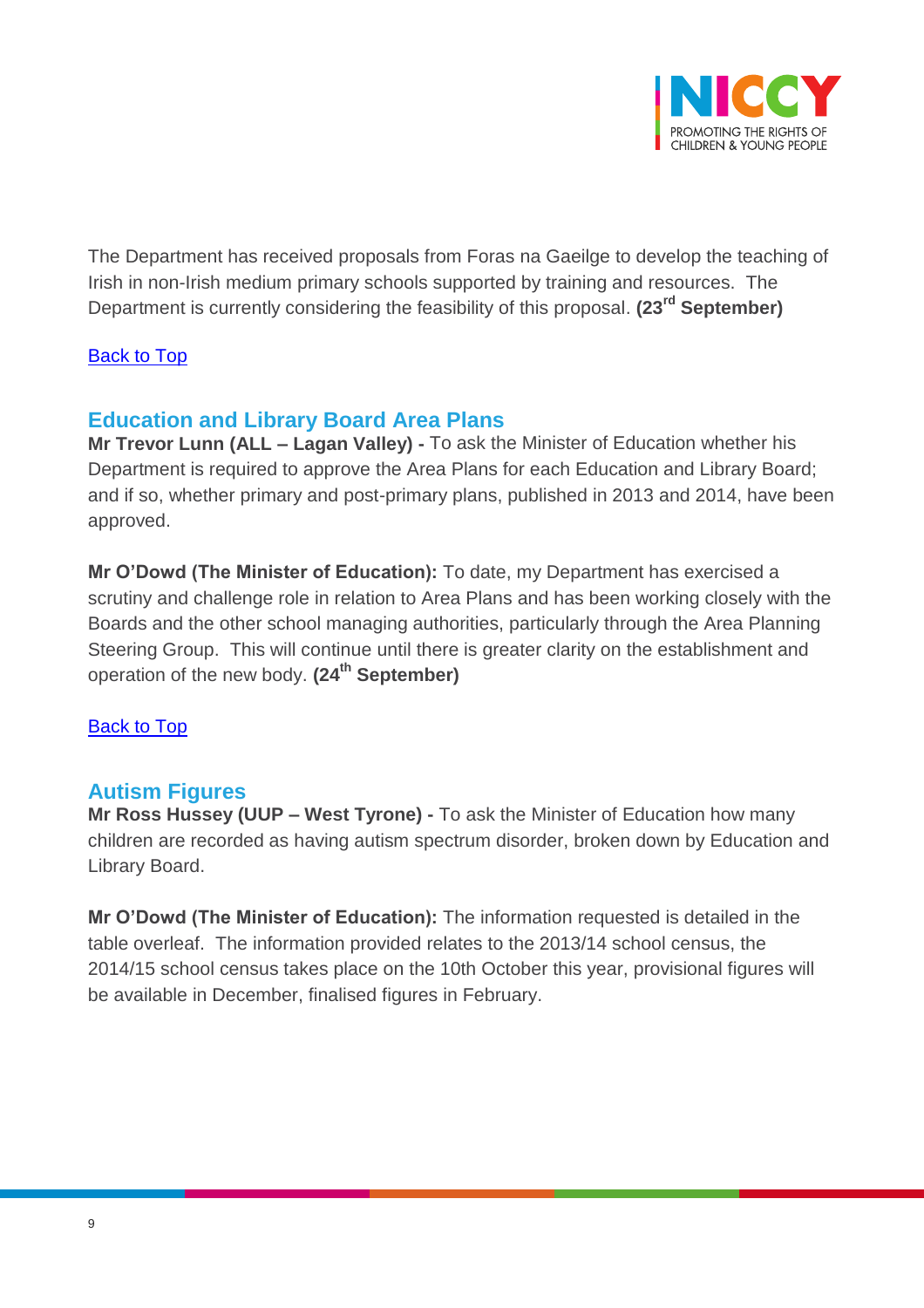

#### **Pupils with autism spectrum disorder by Education and Library Board area, 2013/14**

| <b>Belfast</b> | Western | <b>North Eastern</b> | Eastern<br>.∩⊔th | southern | Total |
|----------------|---------|----------------------|------------------|----------|-------|
| 227<br>.JZ1    | 846     | .294                 | .807             | $Q_1$    | 6,191 |

Source: NI school census

Notes:

- Figures include funded children in voluntary and private preschools, nursery schools, primary (including nursery, reception and year 1-7 classes), post primary and special schools.
- Autistic Spectrum Disorder includes autism and/or aspergers syndrome.
- Figures include pupils at stages 1 5 on the Special Educational Needs Code of Practice.
- Data refers to any special educational need rather than primary need. **(24th September)**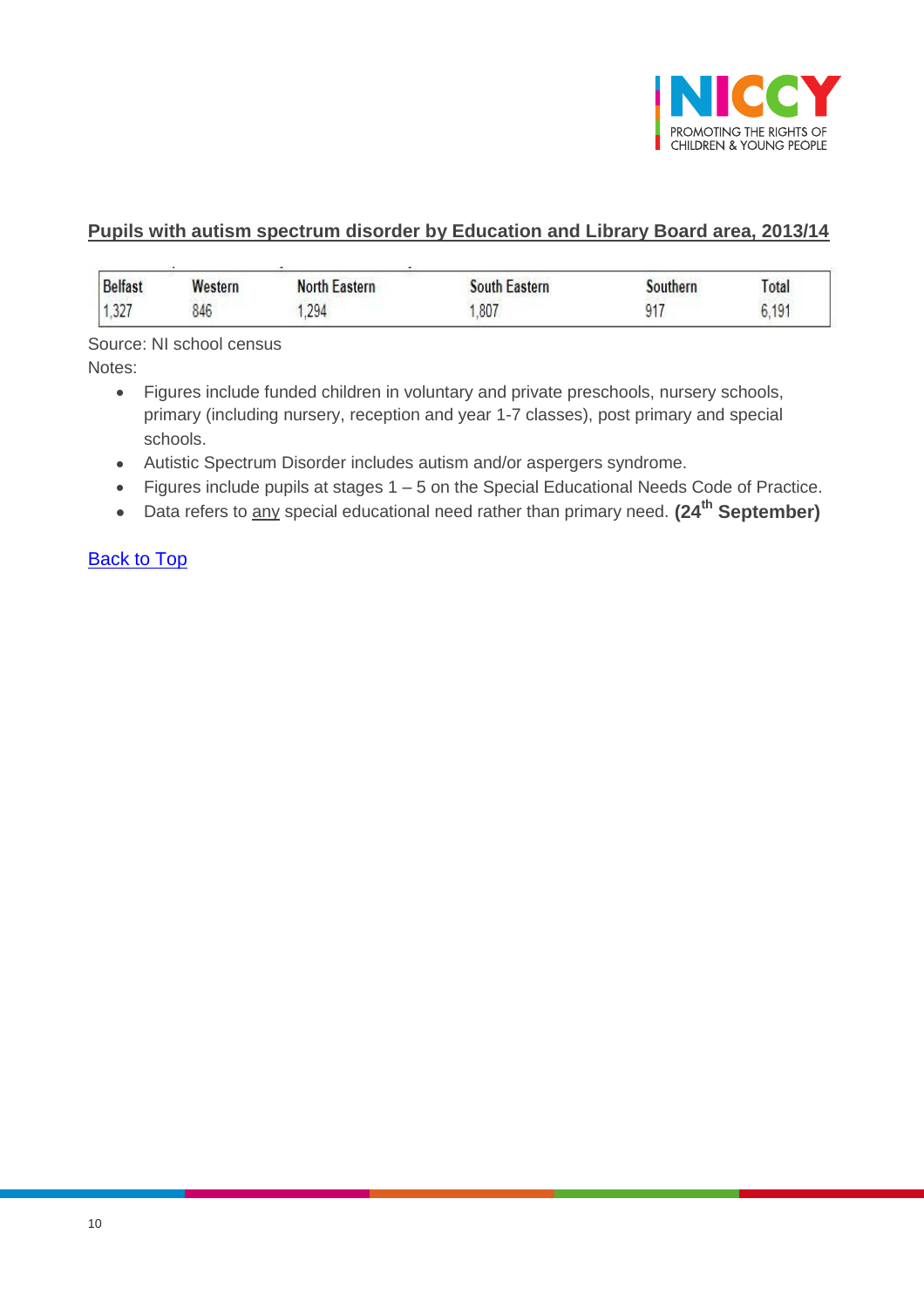

## **Department of Environment**

## <span id="page-10-0"></span>**Road Safety Messages**

**Mr Roy Beggs (UUP – East Antrim) -** To ask the Minister of the Environment for his assessment of the effectiveness of the road safety message on young people in East Antrim.

**Mr Durkhan (Minister of the Environment):** The Road Safety Strategy to 2020 sets out four strategic targets and 224 action measures to reduce deaths and serious injuries on our roads.

The implementation process is shared work, involving many parts of government – and all of us as citizens. Some 118 of the Strategy action measures have already been completed or embedded in ongoing business, and there have been positive reductions against the Strategy's four targets. At the end of last year, and when compared with the 2004-2008 average:

- road deaths had reduced by 55%
- serious injuries had reduced by 35%
- child deaths and serious injuries had reduced by 43% ; and
- deaths or serious injuries of young people had reduced by 52%.

I am however extremely concerned by the fact that road deaths have risen this year. My Department continues to take a range of actions to reduce deaths and serious injuries on our roads. We focus on problem areas, such as drink driving, speeding, carelessness and inattention; and on groups which are over-represented in the casualty figures. The Road Traffic (Amendment) Bill, which I introduced into the Assembly in May, seeks to address a number of these issues.

For most of us, using the roads is our most dangerous daily activity. I am committed to working with many partners across and beyond government to ensure effective implementation of the Road Safety Strategy. **(25th September)**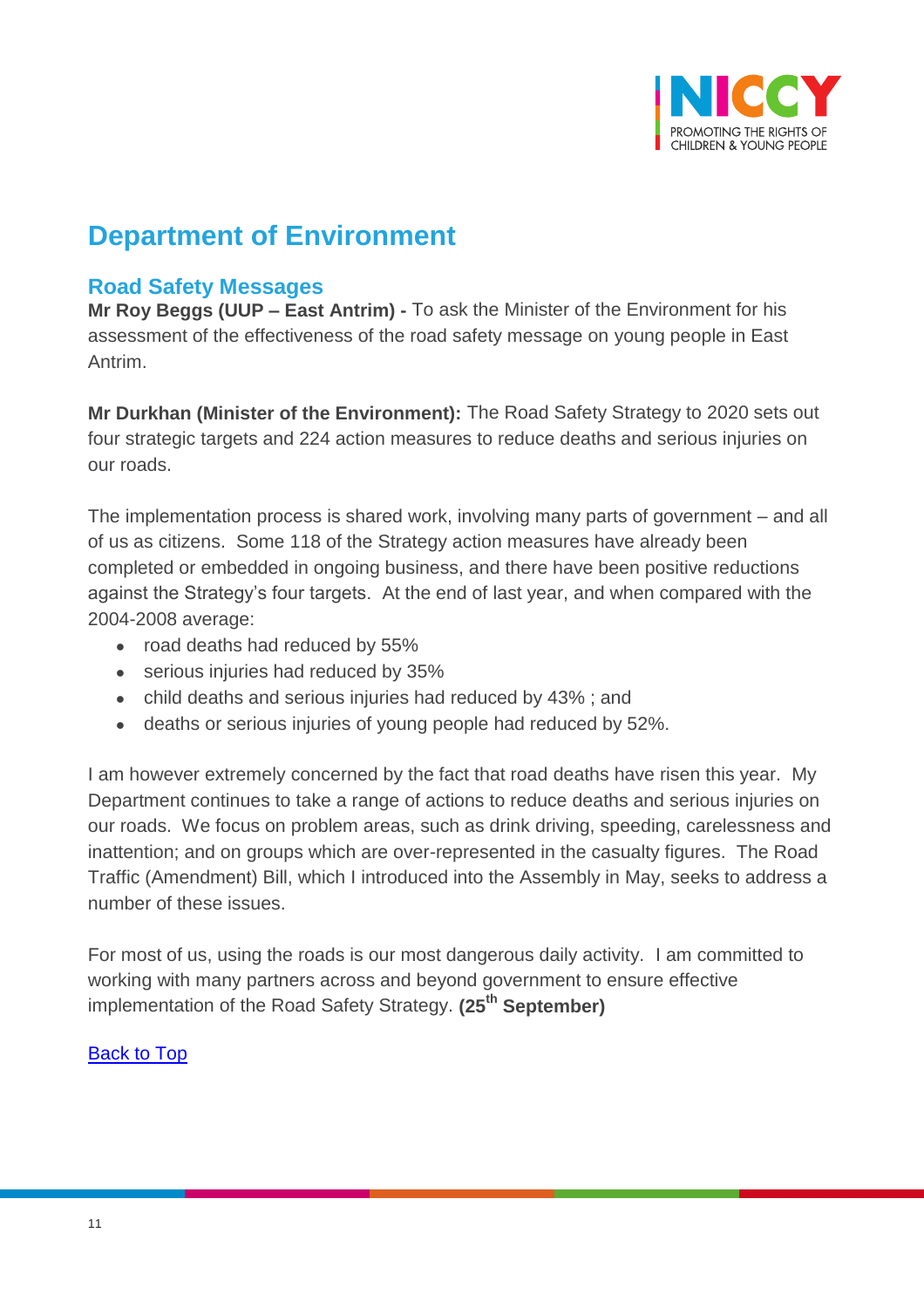

## **Department of Finance**

## <span id="page-11-0"></span>**2015/16 Budget**

**Mr Alastair Ross (DUP – East Antrim) -** To ask the Minister of Finance and Personnel to outline his timetable for presenting the 2015/16 Budget to the Assembly.

**Mr Hamilton (Minister of Finance and Personnel):** In order to give departments time to plan for 2015-16 an agreed Final Budget would need to be in place by early January 2015. Working backwards, the Executive would need to agree final proposals in December. In order to allow sufficient time for Ministerial bi-laterals and a full twelve week public consultation process a draft Budget would therefore need to be in place in the coming weeks.

I will shortly bring a draft Budget scenario to the Executive for agreement, in advance of the consultation process. **(23rd September)**

[Back to Top](#page-0-0)

## <span id="page-11-1"></span>**October Monitoring Round**

**Mr Robin Newton (DUP – East Belfast) -** To ask the Minister of Finance and Personnel for an update on the 2014 October monitoring round.

**Mr Hamilton (Minister of Finance and Personnel):** There are significant pressures facing the Executive's Resource DEL budget this year. The June Monitoring round resulted in reductions to departmental Resource DEL of 2.1 per cent and indicated that further reductions would be required in the October Monitoring round to address the £87 million reduction to our Resource DEL as a consequence of not implementing Welfare Reform.

There are also significant inescapable pressures across a number of departmental budgets meaning that the level of Resource DEL reductions required in the October Monitoring round is now likely to exceed the 2.3 per cent previously anticipated. I am therefore keen that the quantum of any further in-year reductions are agreed sooner rather than later, providing departments with early clarification on what they must deliver. **(23rd September)**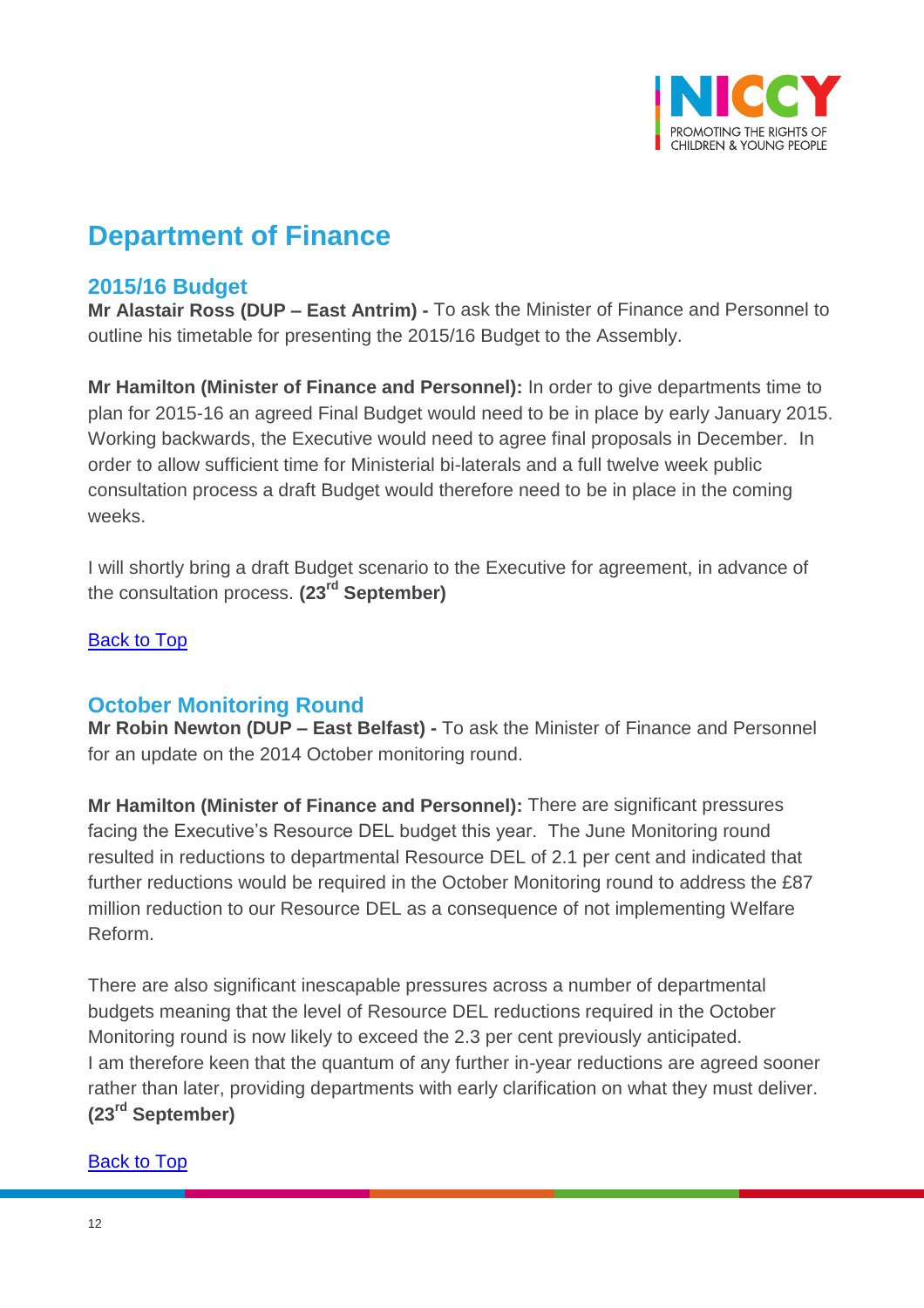

## <span id="page-12-0"></span>**Infrastructure Delivery**

**Mr Patsy McGlone (SDLP – Mid Ulster) -** To ask the Minister of Finance and Personnel what impact the current funding crisis will have on his 'road map' to better infrastructure delivery, as set out in June 2014.

**Mr Hamilton (Minister of Finance and Personnel):** The majority of infrastructure projects have been funded from the capital budget. It is positive that capital DEL levels for 2014-15 are over £247m (31%) higher than those announced as part of the 2011-15 Budget. The Chancellor of the Exchequer has consistently affirmed the longer term policy of growing capital DEL at the expense of resource DEL. In this regard, it is anticipated that capital DEL will grow in line with GDP.

As the 2014-15 budget reductions have been applied to resource DEL, there is significant pressure on those projects which are not funded by capital. As this may include maintenance and repair projects, I appreciate that there may be implications for the operational maintenance of Northern Ireland's existing infrastructure. However, the prioritisation and ordering of infrastructure projects is a matter for each Minister and their department to consider.

As Chair of the Procurement Board, I established a Sub-Group to examine all stages of the commissioning and delivery of infrastructure projects. In response, the Sub-Group has prepared an Action Plan. The Action Plan addresses a number of key areas, namely; prioritisation of key, strategically significant projects that are important to Northern Ireland; a more centralised approach to infrastructure delivery so that experience and expertise can be used to successfully deliver major capital projects; and a change in culture within departments and their sponsored bodies to create a 'delivery focused culture'.

The Action Plan is designed to correct a number of significant issues identified by the Sub-Group that are reducing the likelihood of the successful delivery of infrastructure projects. Without the implementation of the Action Plan these systemic impediments will remain. A more centralised approach to procuring and delivering construction building projects will reap the benefits of bringing together experience and expertise as well as generating economies of scale and collaboration. **(23rd September)**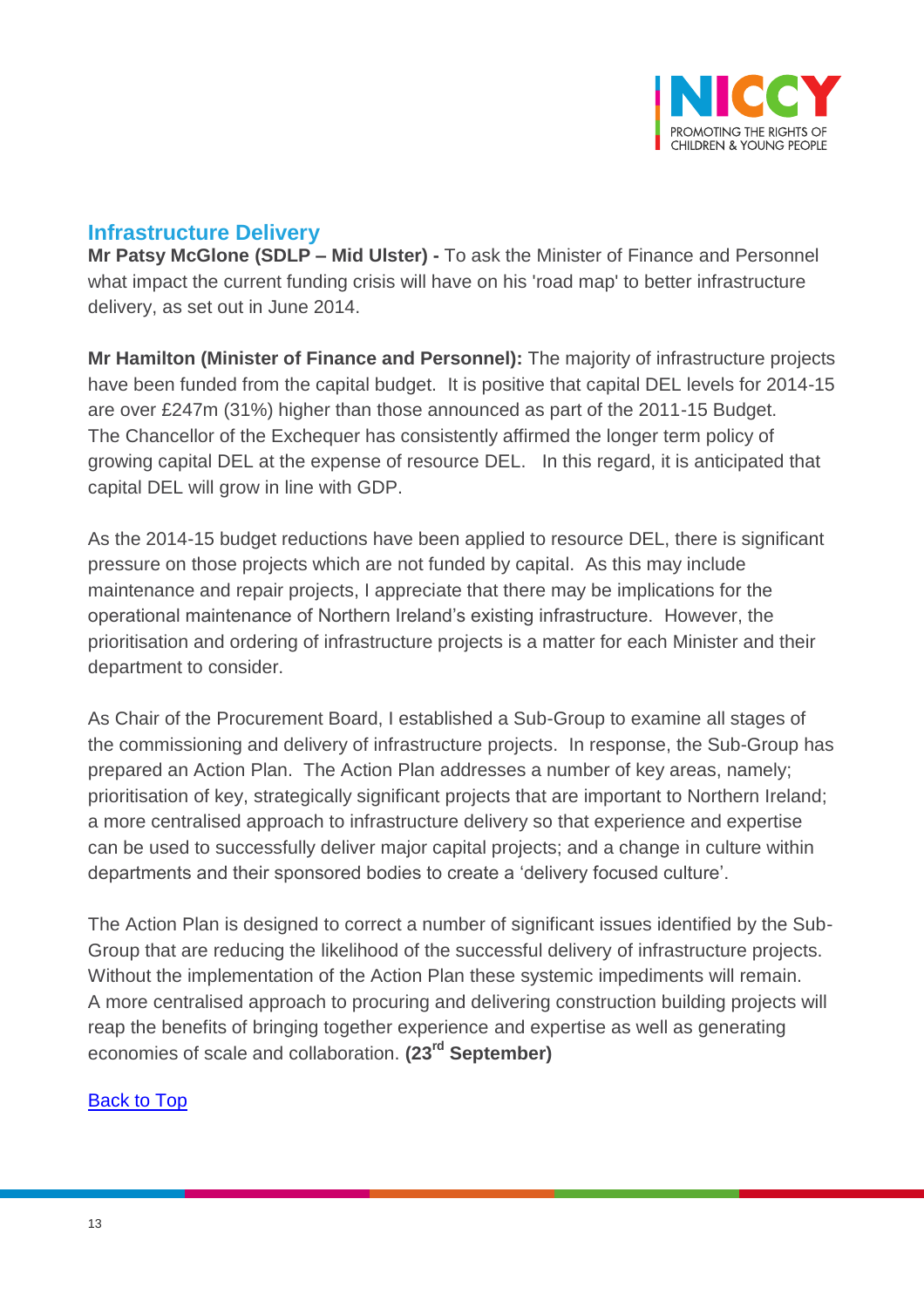

## **Department of Health**

## <span id="page-13-0"></span>**Speech and Language Therapists**

**Mr Fearghal McKinney (SDLP – South Belfast) -** To ask the Minister of Health, Social Services and Public Safety how many whole time equivalent Speech and Language Therapists are members of community mental health teams managing Dementia patients.

**Mr Poots (Minister of Health, Social Services and Public Safety):** The Belfast Trust has 0.5 WTE funded for a specialist SLT in the Dementia In-Patient Outreach Assessment Unit for People with Dementia and Behavioural Problems, who as part of their duties, supports clients with both communication and swallowing difficulties.

The Southern HSC Trust employs 2.8 WTE SLTs to provide a service to all adults with swallowing difficulties, including those with dementia; this support is provided in other Trust areas as part of the adult SLT caseload.

There are currently no SLTs working as members of community mental health teams supporting people with dementia. **(22nd September)**

## [Back to Top](#page-0-0)

## <span id="page-13-1"></span>**Paediatric Cardiac Services**

**Mrs Judith Cochrane (ALL – East Belfast) -** To ask the Minister of Health, Social Services and Public Safety, pursuant to AQW 33205/11-15 and AQW 35100/11-15, for an update on whether he has received the recommendations regarding pediatric cardiac services which the Expert Group were expected to report by 1 July 2014; and to detail the expected date of publication.

**Mr Poots (Minister of Health, Social Services and Public Safety):** The International Working Group (IWG), led by Dr John Mayer, has finalised its independent assessment of current and future needs for cardiology and cardiac surgery for congenital heart disease in the Republic of Ireland (ROI) and Northern Ireland. My Department has received the report and it is currently under consideration with the Department of Health in the ROI, with a view to agreeing arrangements for the joint publication of the report in both jurisdictions.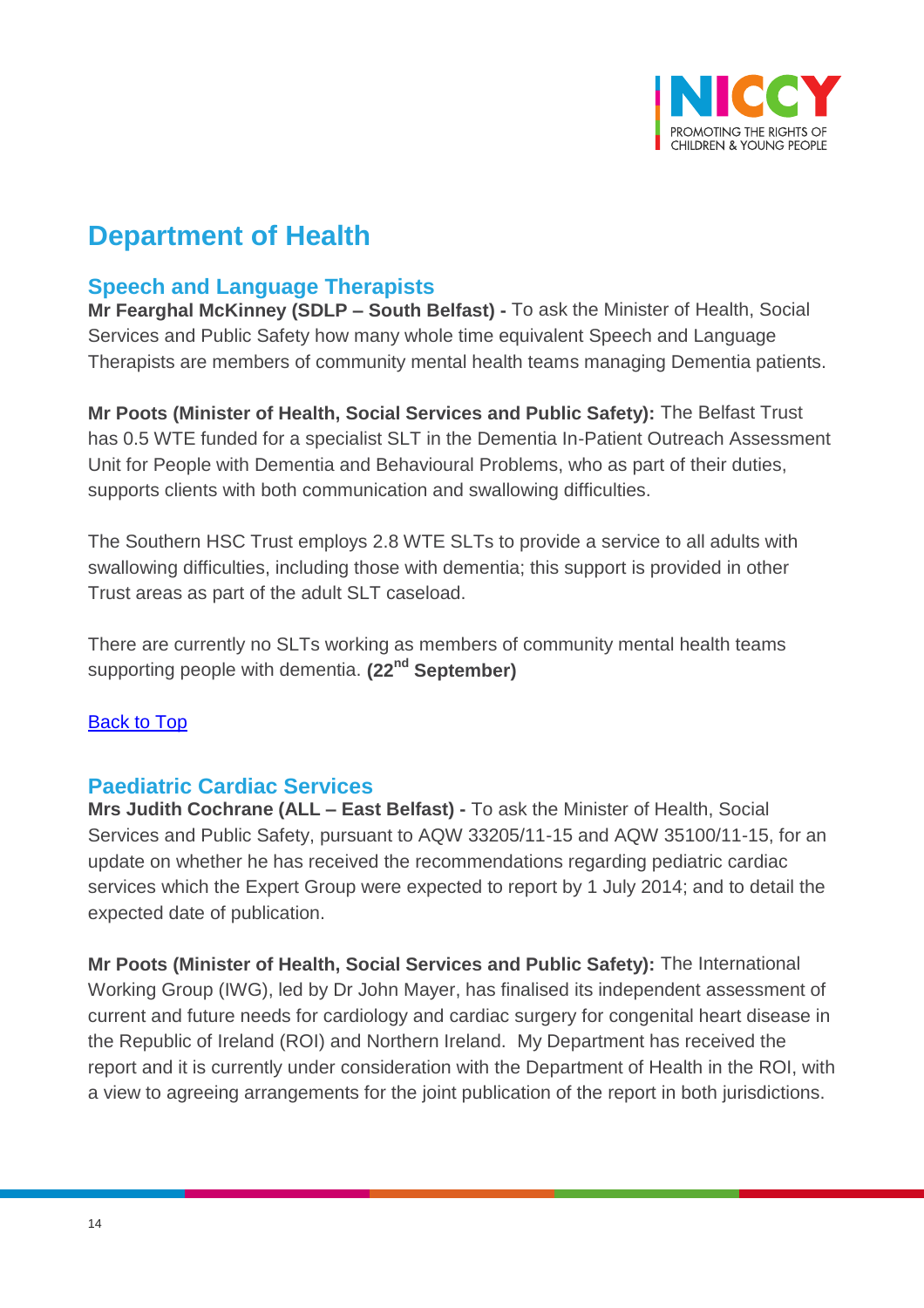

I anticipate that a visit by Dr Mayer may be possible within the next month and that the IWG's report will be published at this time. My Department is discussing the arrangements for this with the Department of Health in the ROI and I will announce the timetable for the publication as soon as possible. **(22nd September)**

#### [Back to Top](#page-0-0)

## <span id="page-14-0"></span>**Child and Adolescent Mental Health**

**Mr Steven Agnew (Green Party – North Down) -** To ask the Minister of Health, Social Services and Public Safety how much has been spent on Child and Adolescent Mental Health Services Extra Contractual Referrals in each of the last five years.

**Mr Poots (Minister of Health, Social Services and Public Safety):** Information is only available on expenditure for Child and Adolescent Mental Health Services Extra Contractual Referrals in each of the last three years as set out in the table below: this expenditure is for treatment only and does not include patient travel.

| Year<br>2013/14 | $\frac{2 \text{ m}}{1.50}$<br>1.42 |  |
|-----------------|------------------------------------|--|
| 2012/13         |                                    |  |
| 2011/12         | 1.14                               |  |

## **(23rd September)**

#### [Back to Top](#page-0-0)

#### <span id="page-14-1"></span>**Adoption and Fostering**

**Ms Claire Sugden(Independent – East Londonderry) -** To ask the Minister of Health, Social Services and Public Safety what steps his Department is taking to work with Health and Social Care Adoption and Fostering to ensure that, where possible, siblings who are placed into foster care are not separated.

**Mr Poots (Minister of Health, Social Services and Public Safety):** The Children (NI) Order 1995 and associated guidance promotes that siblings, as far as reasonably practicable, are accommodated together in foster care placements.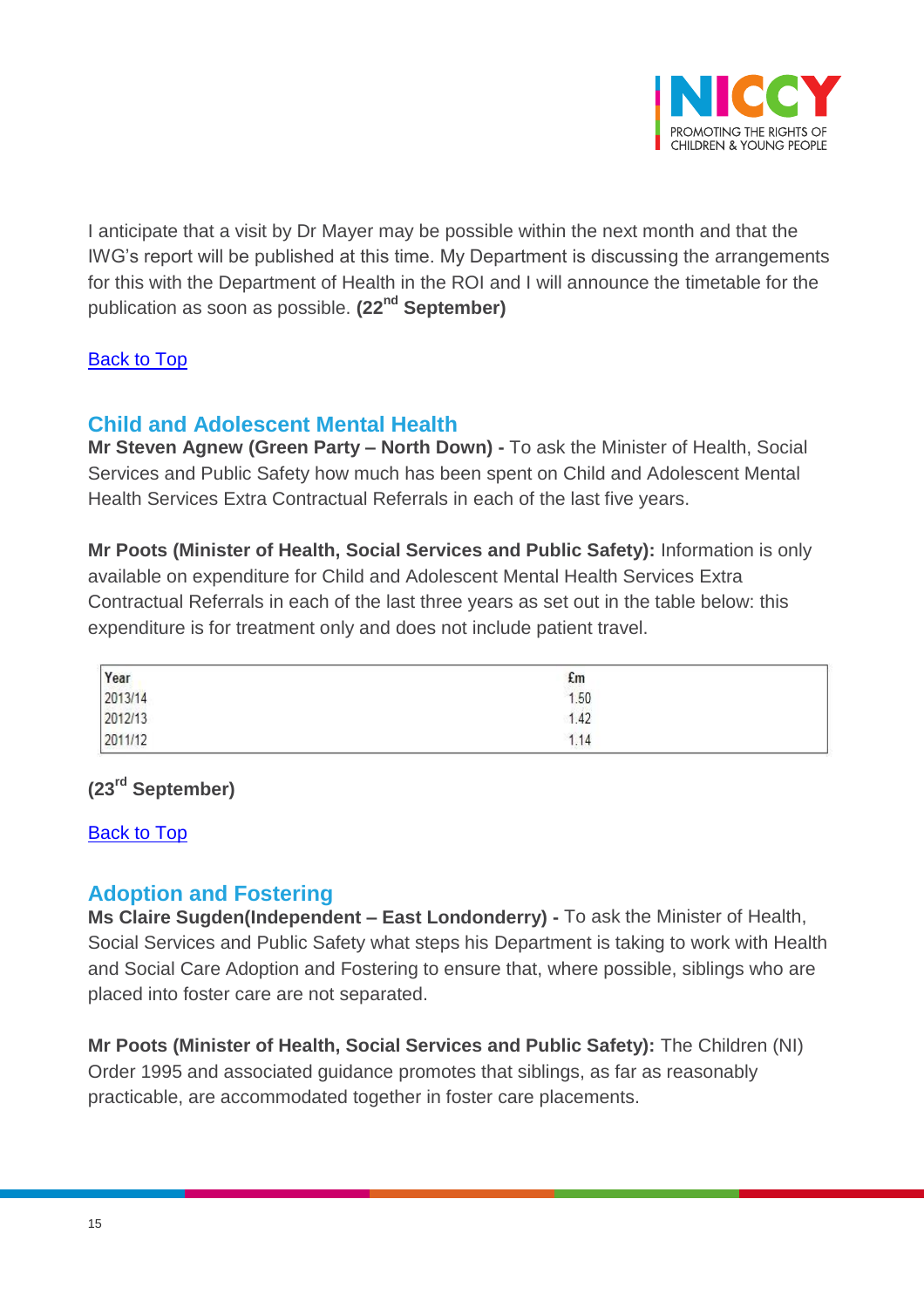

In circumstances where an emergency placement is required for a sibling group of children and a placement is not available that can accommodate all the siblings together, steps are taken to ensure that sibling relationships are maintained through regular contact or a future change of placement.

Where it is determined that separate placements are in the children's best interests, robust sibling contact arrangements will be established and the case monitored through the Looked After Children's review process where changes to these arrangements can be made if deemed necessary.

The Regional Adoption and Fostering Service continues to actively promote the benefits of fostering with the aim of recruiting and supporting suitable foster carers and kinship carers for children, including siblings, throughout Northern Ireland. **(23rd September)**

#### **[Back to Top](#page-0-0)**

## <span id="page-15-0"></span>**Children's Cardiac Services**

**Ms Maeve McLaughlin (Sinn Féin – Foyle) -** To ask the Minister of Health, Social Services and Public Safety for an update on the report into Children's Cardiac Services.

**Mr Poots (Minister of Health, Social Services and Public Safety):** The International Working Group (IWG), led by Dr John Mayer, has finalised its independent assessment of current and future needs for cardiology and cardiac surgery for congenital heart disease in the Republic of Ireland (ROI) and Northern Ireland. My Department has received the report and it is currently under consideration with the Department of Health in the ROI, with a view to agreeing arrangements for the joint publication of the report in both jurisdictions.

I anticipate that a visit by Dr Mayer may be possible within the next month and that the IWG's report will be published at this time. My Department is discussing the arrangements for this with the Department of Health in the ROI and I will announce the timetable for the publication as soon as possible. **(23rd September)**